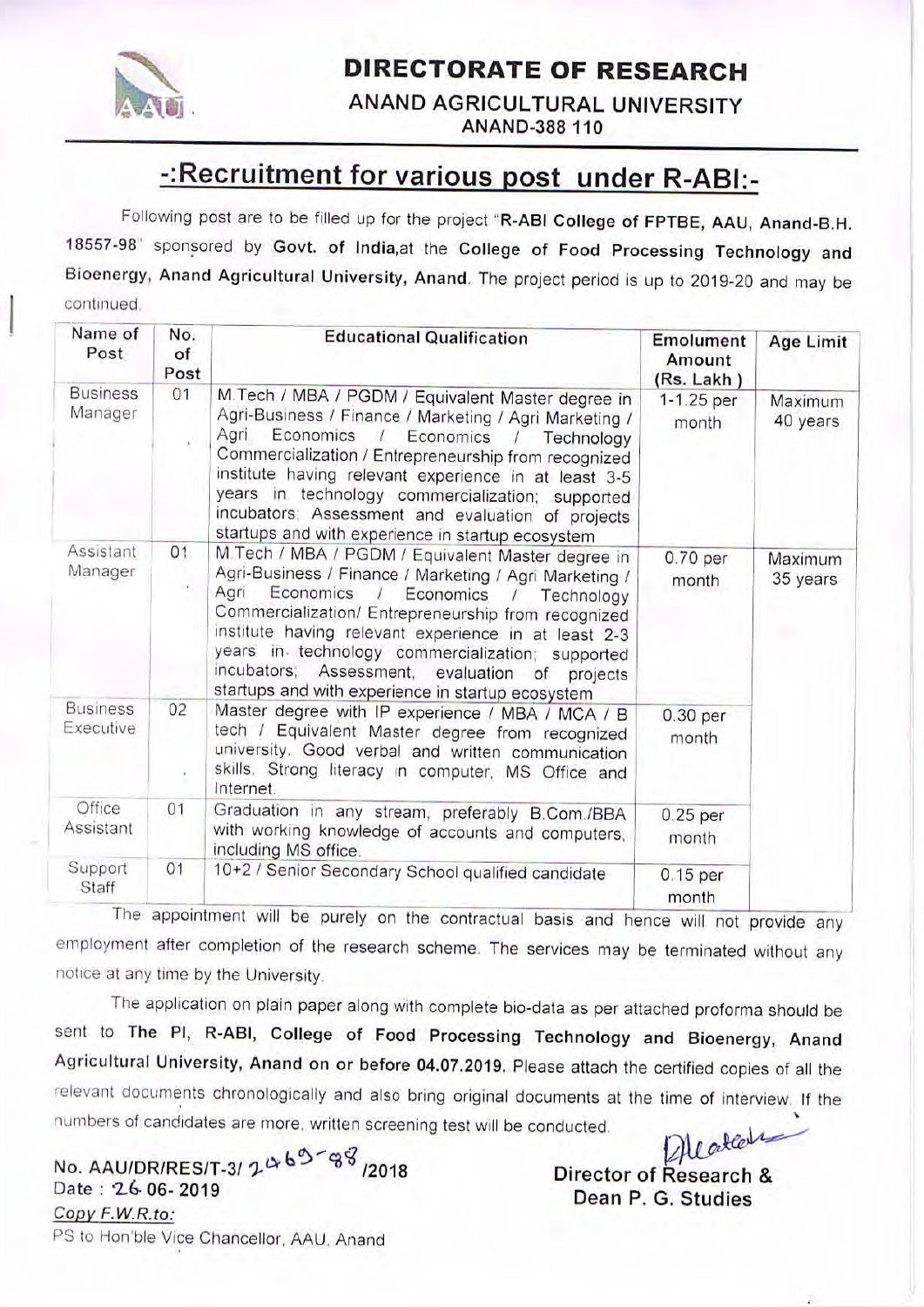#### **Bio-data Form for Business Manger, Assistant Manger and Business Executive**

# **Name of Project and B.H. : R-ABI College of FPTBE, AAU, Anand B.H. 18557-98 Relevant information may also be given in additional page/s**

| 1              | <b>Full Name</b>                                                 |                                                             |              |                     |  |  |
|----------------|------------------------------------------------------------------|-------------------------------------------------------------|--------------|---------------------|--|--|
| 2              | <b>Mailing Address</b>                                           |                                                             |              |                     |  |  |
|                | Mobile No. and E-mail                                            |                                                             |              |                     |  |  |
| 3              | Date of Birth                                                    | t                                                           | Age :Years   |                     |  |  |
| 4              | <b>Sex</b>                                                       | t                                                           |              |                     |  |  |
| 5              | <b>Educational Qualification:</b>                                |                                                             |              |                     |  |  |
|                | <b>Particulars</b>                                               | Name of<br><b>University</b>                                | Passing Year | OGPA/<br>Percentage |  |  |
|                | Graduate                                                         |                                                             |              |                     |  |  |
|                | <b>Post Graduate</b>                                             |                                                             |              |                     |  |  |
|                | Ph. D                                                            |                                                             |              |                     |  |  |
| 6              | Medal / Award:                                                   |                                                             |              |                     |  |  |
|                | A. Chancellor / Vice Chancellor / National Level Medal           |                                                             |              |                     |  |  |
|                | B. Merit Medal / Cash Prize / Medal for Scientific contribution  |                                                             |              |                     |  |  |
| $\overline{7}$ | Experience: Govt. / Semi Govt. / Nationalize / Private Institute |                                                             |              |                     |  |  |
| 8              | Publication:                                                     |                                                             |              |                     |  |  |
|                | A. Research Articles                                             |                                                             |              |                     |  |  |
|                |                                                                  | B. Farmer's related articles in magazine / Booklet / Folder |              |                     |  |  |
| 9              | Seminar / Workshop / Symposium / Training etc.:                  |                                                             |              |                     |  |  |
|                | A. Oral / Poster Paper Presentation / Participation              |                                                             |              |                     |  |  |
|                | B. Short or Long term training / Personnel Development training  |                                                             |              |                     |  |  |
|                | C. NSS / NCC / Tracking Camp or Such type other trainings        |                                                             |              |                     |  |  |
| 10             |                                                                  | Other Activities : Game / Cultural Program / Debate etc. :  |              |                     |  |  |
|                |                                                                  | A. State Level Participation                                |              |                     |  |  |
|                |                                                                  | <b>B.</b> National Level Participation                      |              |                     |  |  |
|                | C. State Level Award                                             |                                                             |              |                     |  |  |
|                | D. National Level Award                                          |                                                             |              |                     |  |  |
| 11             |                                                                  | Knowledge of Gujarati Language                              |              |                     |  |  |
|                | SSC / HSC Passed with Gujarati Subject)                          |                                                             |              |                     |  |  |
| 12             | Knowledge of Computer:                                           |                                                             |              |                     |  |  |
| 13             | Present status of study OR service OR working as RA/SRF/JRF :    |                                                             |              |                     |  |  |